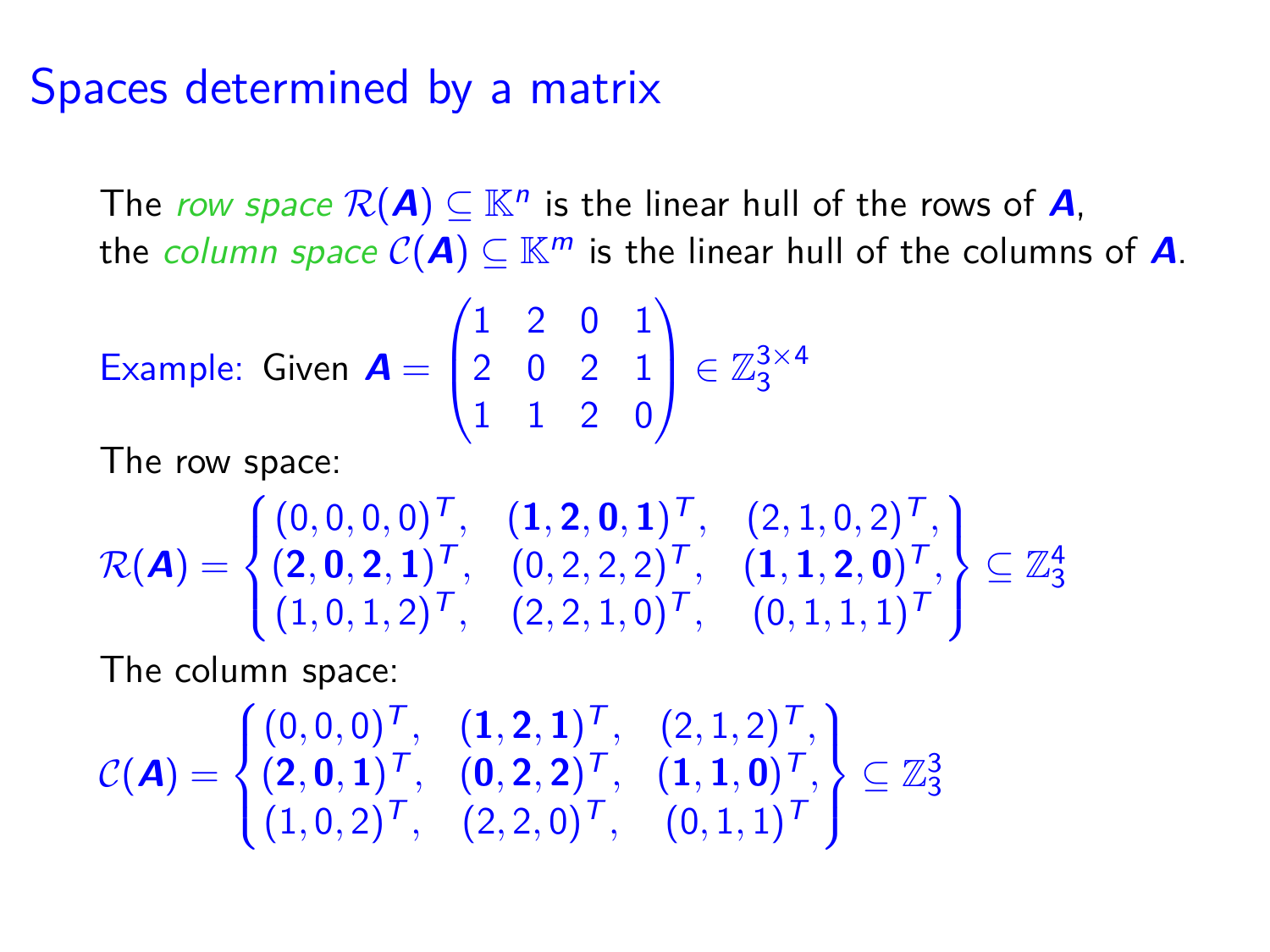Lemma: If  $A' = BA$  then  $\dim(\mathcal{C}(A')) \leq \dim(\mathcal{C}(A))$ 

Proof: Denote by  $u_1, \ldots, u_n$  the columns of **A**. The columns  $u'_1, \ldots, u'_n$  of  $A'$  satisfy  $u'_i = Bu_i$ . When  $\textbf{\textit{w}}' \in \mathcal{C}(\textbf{\textit{A}}')$  then  $\textbf{\textit{w}}' = \sum\limits_{n=1}^n \frac{1}{n}$  $\sum_{i=1}^{\infty} a_i \mathbf{u}'_i$  for some  $a_1, \ldots, a_n \in \mathbb{K}$ .  $w' = \sum_{n=1}^{n}$  $\sum_{i=1}^n a_i B u_i = B \sum_{i=1}^n$  $\sum_{i=1}^{n} a_i u_i = Bw$  for  $w = \sum_{i=1}^{n} a_i$  $\sum_{i=1} a_i u_i \in C(\mathbf{A})$ W.l.o.g.  $u_1, \ldots, u_d$  form a basis of  $C(A)$ ,  $d = \dim(C(A))$ thus  $\mathbf{w} = \sum^d$  $\sum_{i=1}^{n} b_i \textbf{\textit{u}}_i$  for some  $b_1, \ldots, b_d \in \mathbb{K}$ . Now  $w' = Bw = B \sum_{n=0}^{d}$  $\sum_{i=1}^d b_i \mathbf{u}_i = \sum_{i=1}^d$  $\sum_{i=1}^d b_i$ **Bu**<sub>i</sub> =  $\sum_{i=1}^d$  $\sum_{i=1}^{\infty} b_i \mathbf{u}'_i$ i.e.  $\mathbf{u}'_1, \ldots, \mathbf{u}'_d$  generate  $\mathcal{C}(\mathbf{A}')$ . Thus  $\dim(\mathcal{C}(\mathbf{A}')) \leq d = \dim(\mathcal{C}(\mathbf{A})).$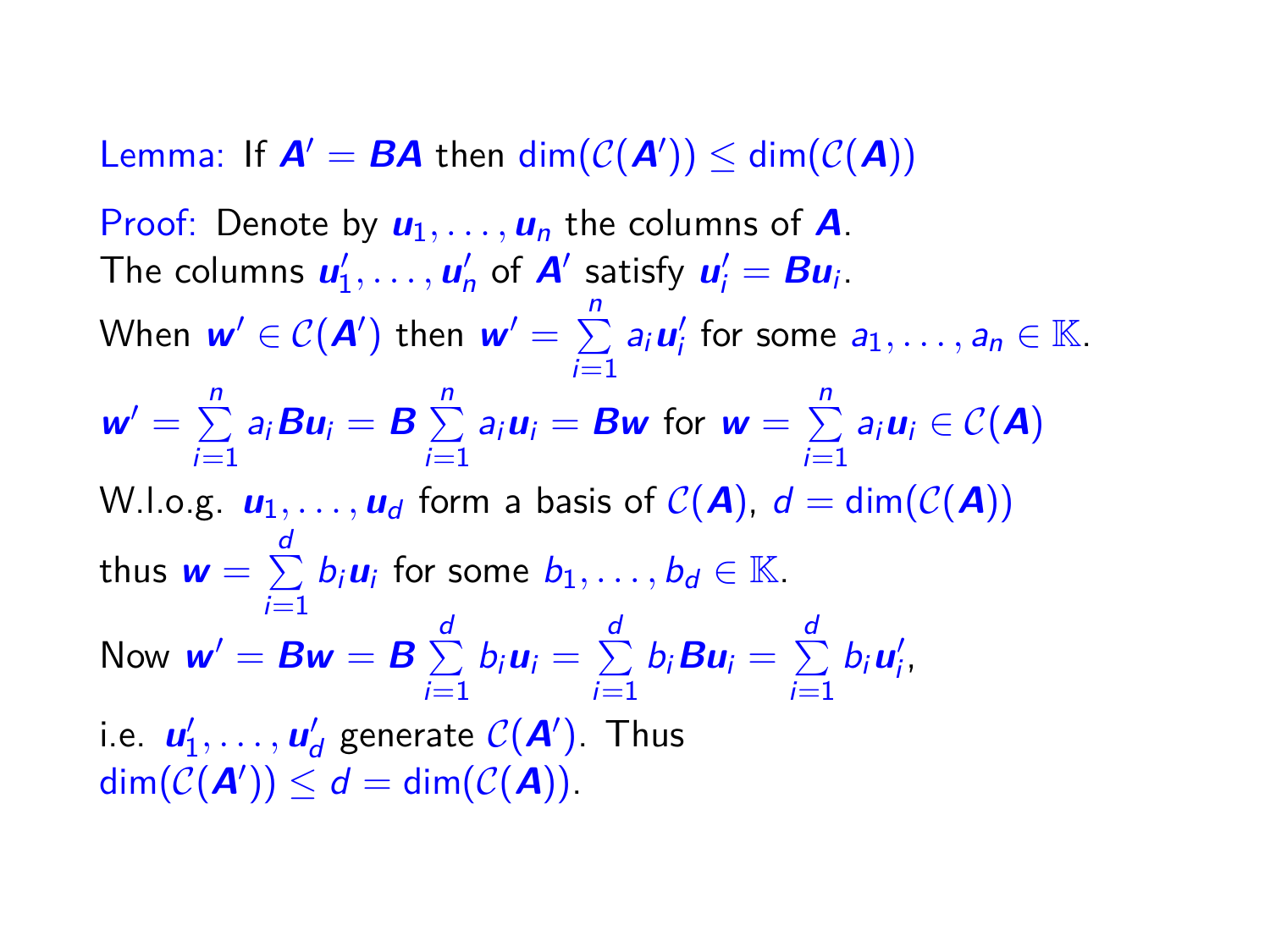## Both spaces have the same dimension

Theorem: Any  $A \in \mathbb{K}^{m \times n}$  satisfies:  $\dim(\mathcal{R}(A)) = \dim(\mathcal{C}(A)).$ 

Proof: Let  $A \sim \sim A'$  in REF, i.e. there is a regular **R** s.t.  $A' = RA$ . By the lemma  $\dim(\mathcal{C}(\mathbf{A}')) \leq \dim(\mathcal{C}(\mathbf{A}))$ . From  $\bm A=\bm R^{-1}\bm A'$  we get  $\dim(\mathcal C(\bm A'))\geq \dim(\mathcal C(\bm A))$  and indeed  $=$ .

For matrices  $A'$  in REF the theorem holds directly:  $\dim(\mathcal{R}(\mathbf{A}')) = \#$  of pivots  $= \text{rank}(\mathbf{A}') = \dim(\mathcal{C}(\mathbf{A}'))$ 





Since  $\mathcal{R}(\mathbf{A}) = \mathcal{R}(\mathbf{A}'),$  we get  $\text{dim}(\mathcal{R}(\mathbf{A})) = \text{dim}(\mathcal{R}(\mathbf{A}')) = \text{dim}(\mathcal{C}(\mathbf{A}')) = \text{dim}(\mathcal{C}(\mathbf{A})).$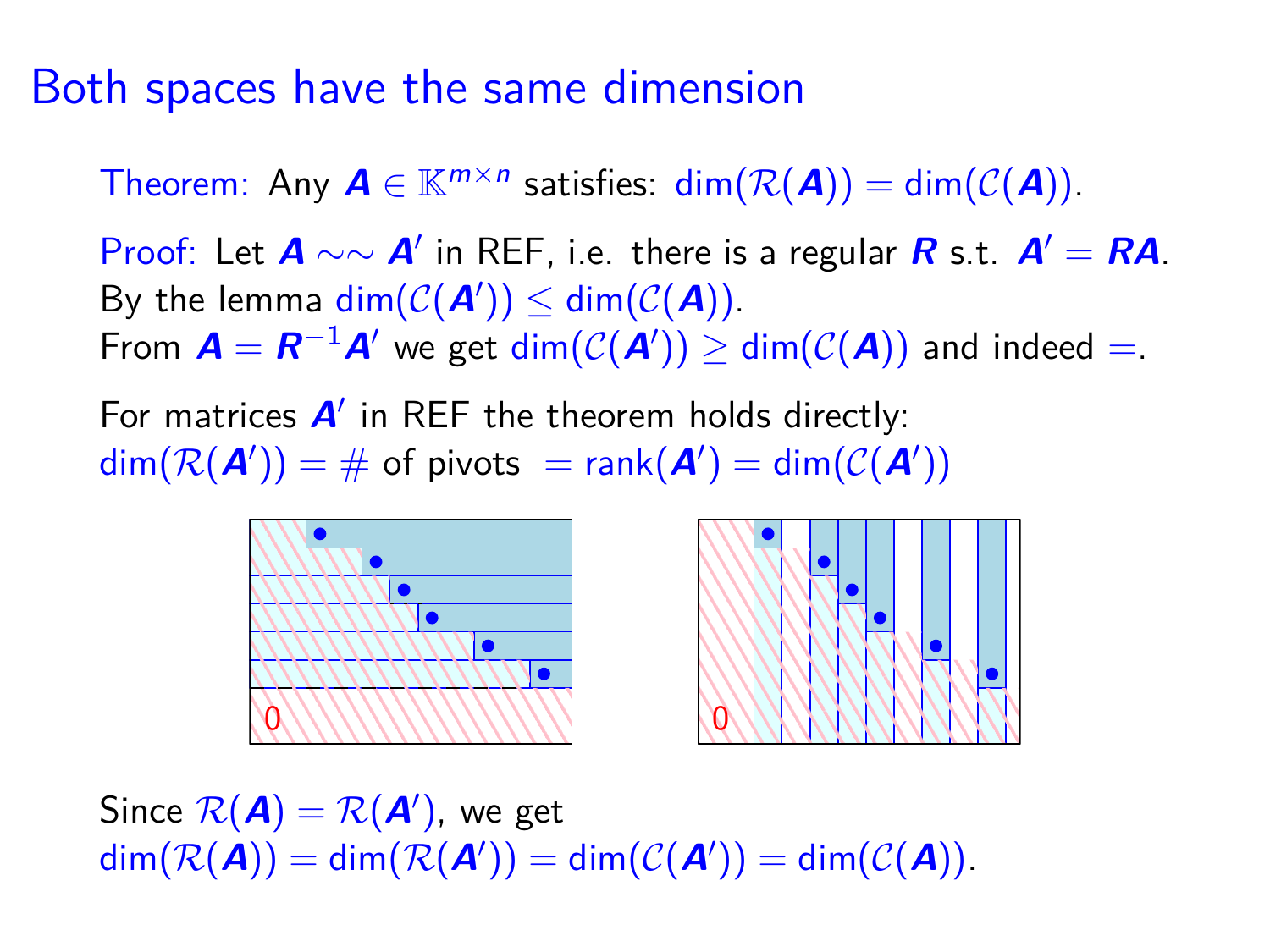## Example

Use Gauss-Jordan elimination:

 $A =$  $\sqrt{ }$  $\overline{\phantom{a}}$ 1 2 0 1 2 0 2 1 1 1 2 0 <sup>1</sup> ∼∼  $\sqrt{ }$  $\overline{\phantom{a}}$ 1 0 1 2 0 1 1 1 0 0 0 0 Y  $\Bigg| = A'$  $\mathcal{R}(\bm{A})=\mathcal{R}(\bm{A}')$  yields  $\mathsf{dim}(\mathcal{R}(\bm{A}))=\mathsf{dim}(\mathcal{R}(\bm{A}'))=\mathsf{rank}(\bm{A})=2.$ From  $A' =$  $\sqrt{ }$  $\overline{\phantom{a}}$ 0 2 0 2 2 0 1 2 1 <sup>1</sup> **A** we get  $dim(\mathcal{C}(\mathbf{A}')) \leq dim(\mathcal{C}(\mathbf{A}))$ .

The matrix of the transformation is regular  $-$  it has an inverse, so

from  $\mathbf{A} =$  $\sqrt{ }$  $\overline{ }$ 1 2 0 2 0 0 1 1 1  $\setminus$ **A**<sup> $\prime$ </sup> we get dim( $C(A)$ )  $\leq$  dim( $C(A')$ ).

The space  $C(\boldsymbol{A}')$  is generated by the columns with pivots, here by the first two vectors of the standard basis. Hence  $\dim(\mathcal{C}(\mathbf{A}'))=2$ .  $\ln$  particular  $C(\mathcal{A}') = \{ (p_1, p_2, 0)^{\mathsf{T}}, p_1, p_2 \in \mathbb{Z}_3 \}.$